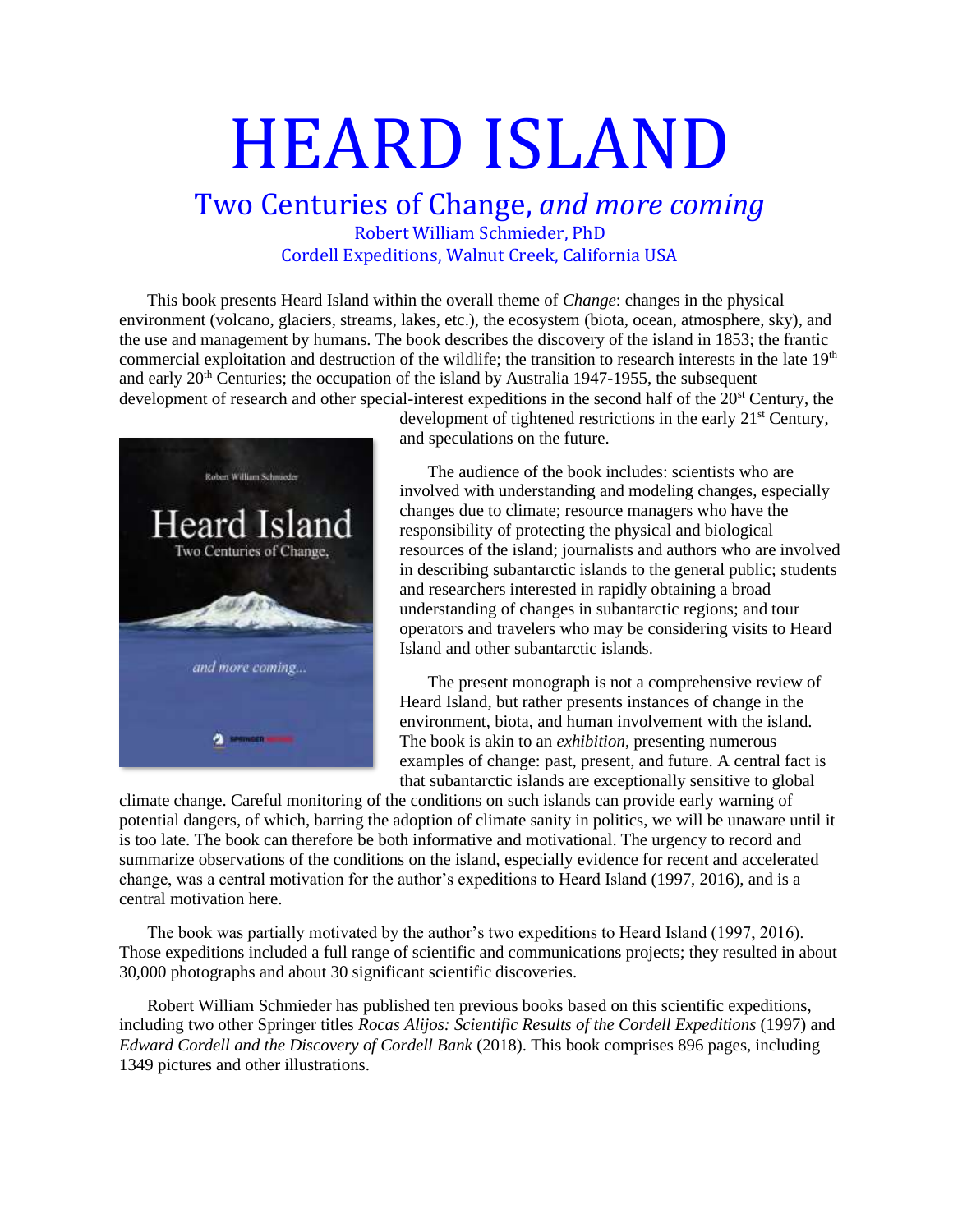#### **PART 1 – TWO CENTURIES OF CHANGE**

**SECTION 1 ISLAND Chapter 1 Description Chapter 2 Images Chapter 3 Maps SECTION 2 HISTORY Chapter 4 Events Chapter 5 Chapter 6 Debris PART 2 - ROCKS SECTION 3 PROVINCES Chapter 7 Atlas Cove Chapter 8 Laurens Peninsula Chapter 9 Spit Bay SECTION 4 VOLCANO Chapter 10 Big Ben Chapter 11 Mawson Peak Chapter 12 Other features SECTION 5 LITHICS Chapter 13 Outcroppings Chapter 14 Till Chapter 15 Sediment PART 3 - WATER SECTION 6 GLACIERS Chapter 16 Stephenson Glacier Chapter 17 AU1141 Glacier Chapter 18 Other glaciers SECTION 7 STREAMS Chapter 19 Inland streams Chapter 20 Tidewater streams SECTION 8 LAKES Chapter 21 Stephenson Lagoon Chapter 22 Other lakes Chapter 23 Small lakes PART 4 - ECOSYSTEMS SECTION 9 BIOTA Chapter 24 Plants Chapter 25 Invertebrates Chapter 26 Birds Chapter 27 Mammals SECTION 10 ENVIRONMENT Chapter 28 Ocean Chapter 29 Atmosphere Chapter 30 Sky PART 5 - MORE COMING… SECTION 11 DYNAMICS Chapter 31 Populations Chapter 32 Systems Chapter 33 Ecosimulation SECTION 12 THE FUTURE Chapter 34 Research Chapter 35 Resources Chapter 36 The Future of Heard Island**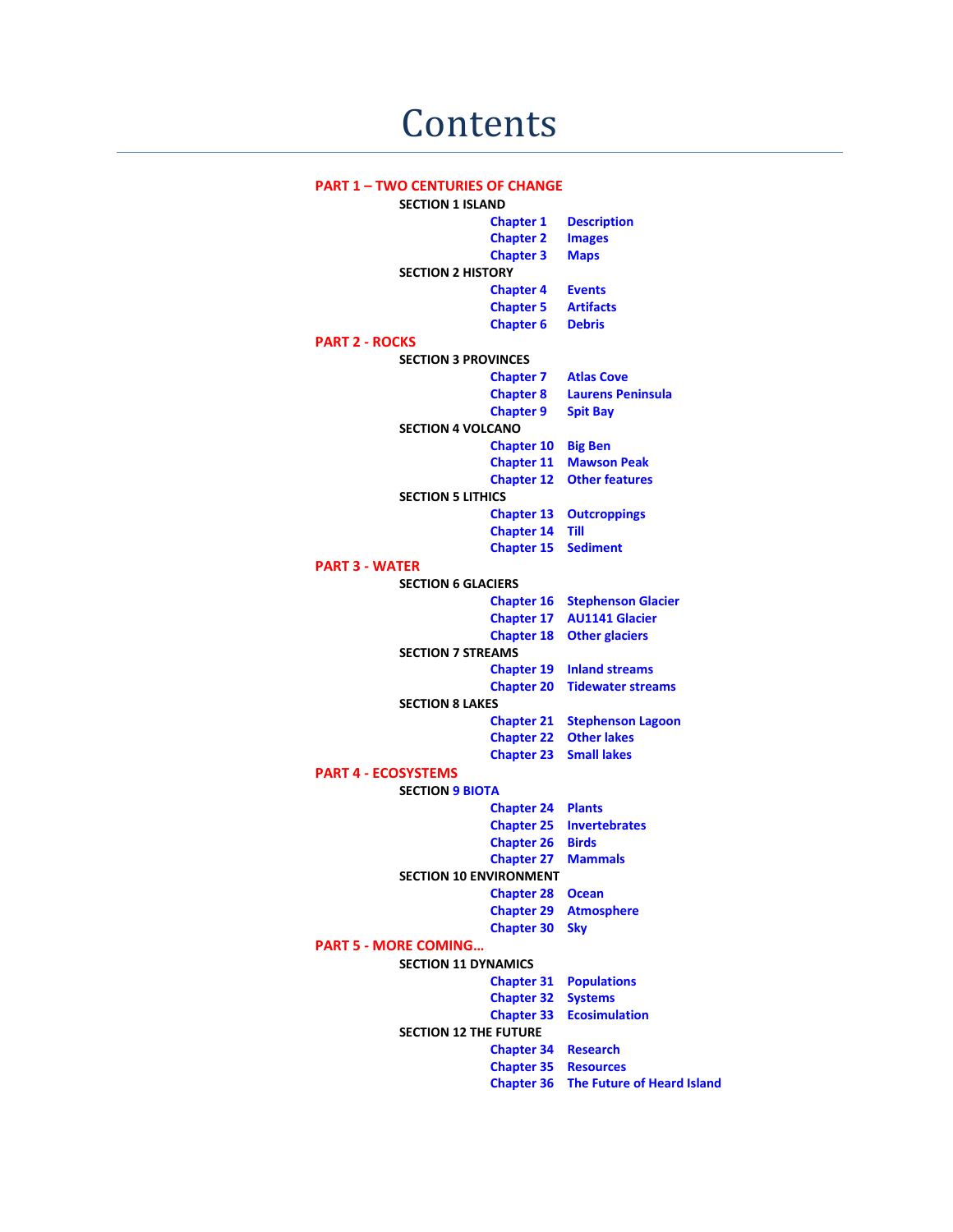## Books by Robert W. Schmieder

















Robert William Schmieder **Edward Cordell** and the **Discovery of**<br>Cordell Bank

 $\mathfrak{D}$  Springer